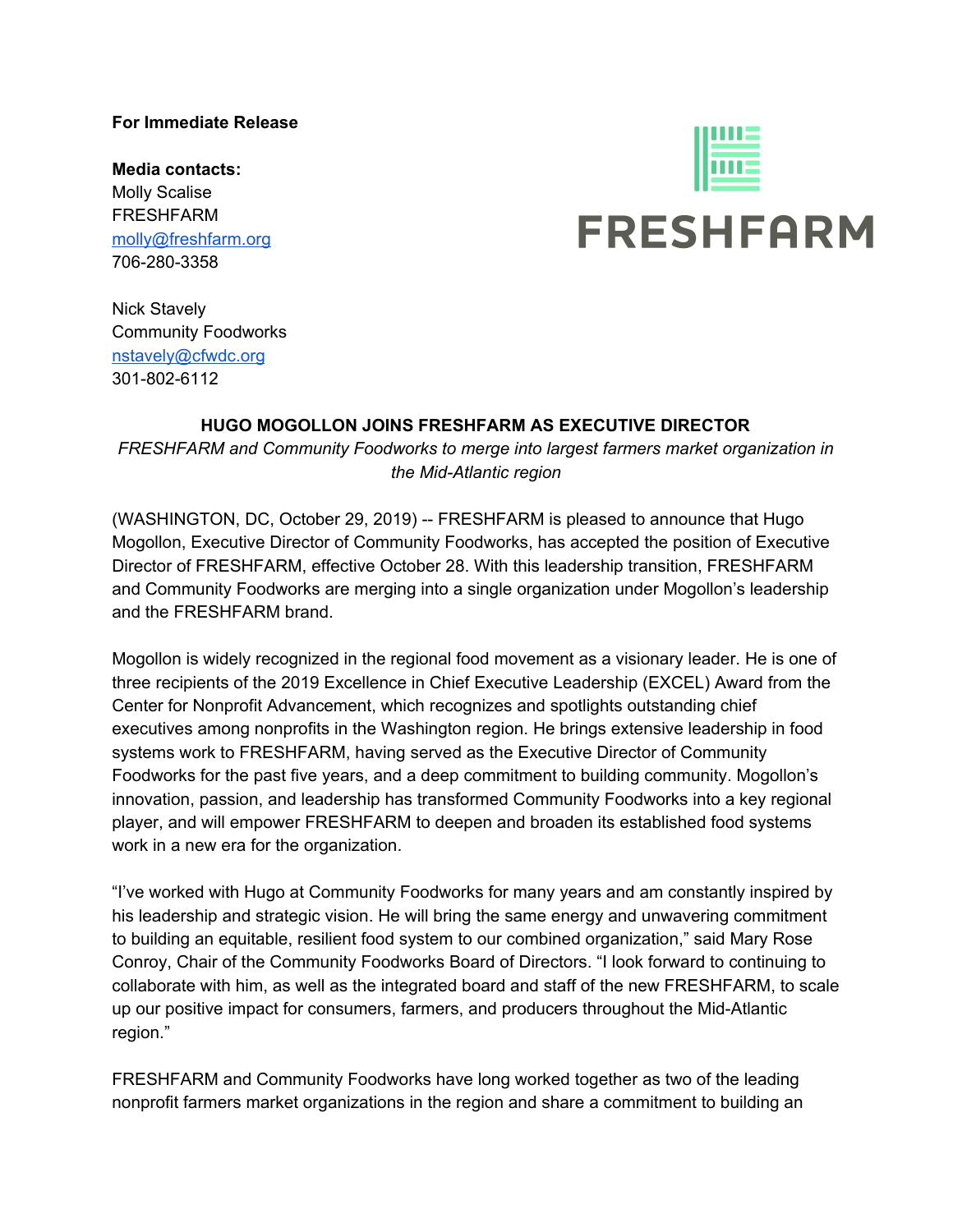equitable food system, promoting sustainable agriculture, improving food access and education in the community, and enhancing market opportunities for farmers and producers in the Mid-Atlantic. Leadership and staff in both organizations look forward to the opportunities for growth this merger will bring. "We're excited about bringing Hugo aboard and merging the two organizations under his direction," said Charlotte Young, Chair of FRESHFARM's Board of Directors. "The merger will strengthen our mission of building a sustainable food system in the Mid-Atlantic region, through our focus on farmers, equity, food access, and education."

As a single organization, FRESHFARM will become the largest market organization in the Mid-Atlantic, and the third largest farmers market organization in the country. The newly combined organization will employ a total of 60 staff and oversee 33 markets across the Washington, DC metro area, representing a network of 240 local farmers and producers who earn a combined \$15 million in market revenue annually. This merger presents a unique opportunity to make market operations more efficient and better serve the needs of small farmers and communities. It will also ensure enhanced organizational capacity to strengthen current and future partnerships.

"We are excited for the merger—collaboration instead of competition is always a good thing in our eyes," said Jude Hess, owner of Franklin County, Pennsylvania-based Cheese Goatees. "I sell in two Community Foodworks markets and five FRESHFARM markets. Currently 80% of our revenue comes from farmers markets, with the other 20% from wholesale, and it will stay that way for the foreseeable future. We keep all of the retail dollar when we sell at markets."

The two organizations' shared mission and complementary program areas makes a merger a natural strategic step in their joint efforts to scale positive impact for farmers, producers, and the community. "FRESHFARM and Community Foodworks are joining forces to accelerate change in the food system in the Mid-Atlantic region," said Mogollon. "Farmers markets are still the best way to connect local farmers with direct consumers and to help communities access healthy, local, and sustainable food. The stronger the organization is that is supporting those markets, the better opportunities we will have to make those connections happen." The merger will significantly increase the organization's capacity and budget to pursue major funders and compete for larger grants, and FRESHFARM and Community Foodworks have collaborated on several projects in the past. Currently, they are part of a coalition, along with Arcadia, that was the recipient of a \$250,000 grant from the USDA National Institute of Food and Agriculture's Food Insecurity Nutrition Incentive (FINI) program in 2017 to expand the Fresh Match Program, which matches what low-income shoppers spend at the market with nutrition assistance benefits.

The merger unites the strengths of both organizations to better serve the local community. FRESHFARM has a long history in the DC food movement and has been a well-established force in expanding access to local food for over 20 years. The organization is dedicated to promoting small farmers and sustainable agriculture in the Mid-Atlantic region. FoodPrints, FRESHFARM's highly regarded food education program, brings gardening, cooking, and